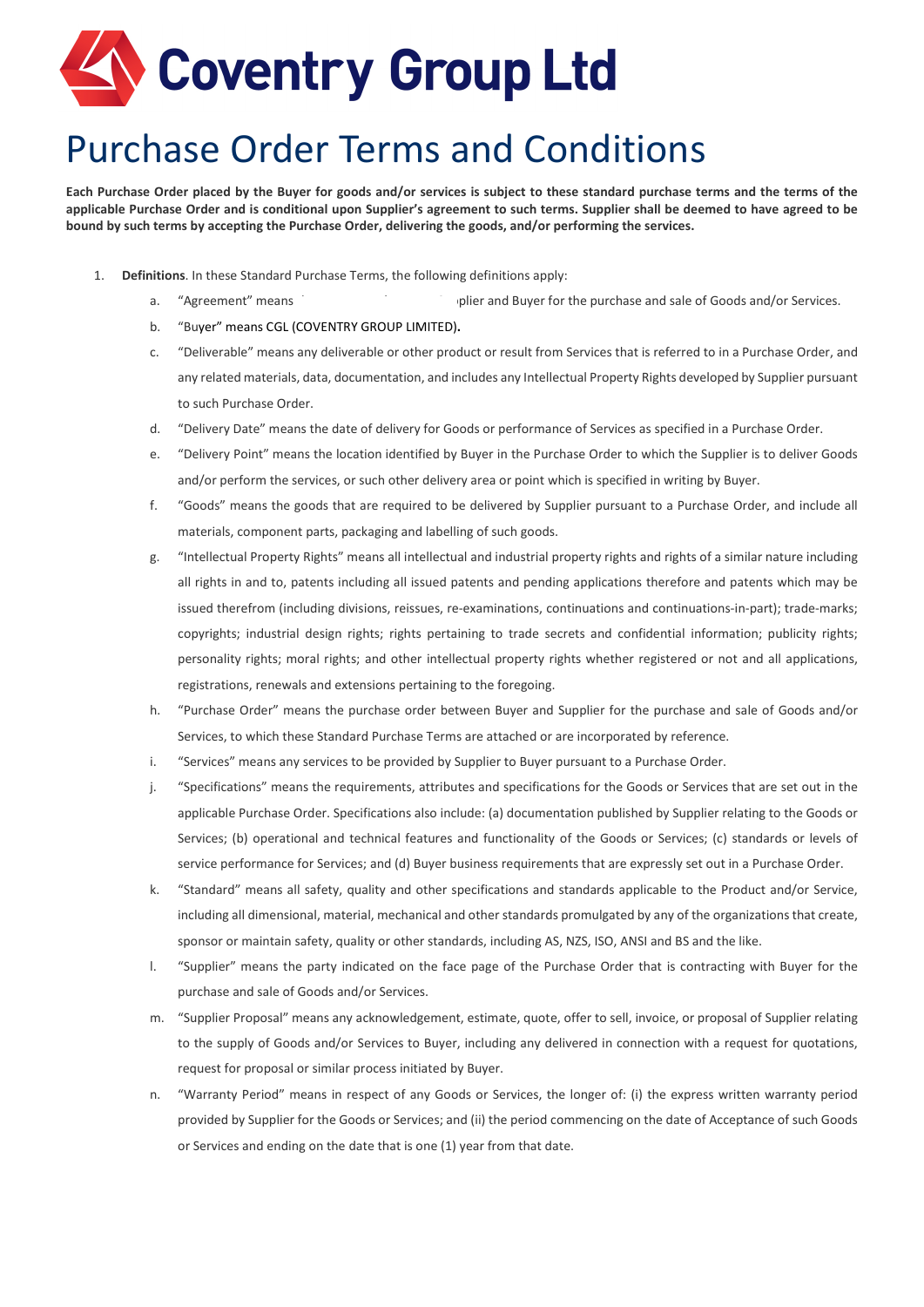2. **Agreement**. The Agreement consists only of: (a) these Standard Purchase Terms; (b) the applicable Purchase Order; and (c) any Specifications or other documents expressly referenced in the Purchase Order. Any reference in the Purchase Order to any Supplier Proposal is solely for the purpose of incorporating the descriptions and specifications of the Goods and/or Services contained in the Proposal, and only to the extent that the terms of the Supplier Proposal do not conflict with the descriptions and Specifications set out in the Purchase Order. Buyer's acceptance of, or payment for, Goods and/or Services will not constitute Buyer's acceptance of any additional or different terms in any Supplier Proposal, unless otherwise accepted in writing by Buyer. If there is any conflict or inconsistency between the documents constituting the Agreement, then unless otherwise expressly provided, the documents will rank in the order of precedence in accordance with the order in which they are listed in this Section 2.

#### 3. **Delivery of Goods and Services**.

- a. Supplier agrees to supply and deliver the Goods to Buyer and to perform the Services, as applicable, on the terms set out in this Agreement.
- b. Supplier shall, at its own expense, pack, load, and deliver Goods to the Delivery Point and in accordance with the invoicing, delivery terms, shipping, packing, and other instructions printed on the face of the Purchase Order or otherwise provided to Supplier by Buyer in writing. No charges will be allowed for freight, transportation, insurance, shipping, storage, handling, demurrage, cartage, packaging or similar charges unless provided for in the applicable Purchase Order or otherwise agreed to in writing by Buyer.
- c. Time is of the essence with respect to delivery of the Goods and performance of Services. Goods shall be delivered and Services performed by the applicable Delivery Date. Supplier must immediately notify Buyer if Supplier is likely to be unable to meet a Delivery Date. At any time prior to the Delivery Date, Buyer may, upon notice to Supplier, cancel or change a Purchase Order, or any portion thereof, for any reason, including, without limitation, for the convenience of Buyer or due to failure of Supplier to comply with this Agreement, unless otherwise noted.
- d. Title and risk of loss or damage shall pass to Buyer upon receipt of Goods at the Delivery Point, unless otherwise agreed to by the Buyer in writing. Buyer has no obligation to obtain insurance while Goods are in transit from Supplier to the Delivery Point.
- e. Supplier shall follow all instructions of Buyer and cooperate with Buyer's customs broker as directed by Buyer (including by providing requested shipping documentation) with respect to all Goods that originate from sources or suppliers based outside Australia & New Zealand.

### 4. **Inspection; Acceptance and Rejection**.

a. All shipments of Goods and performance of Services shall be subject to Buyer's right of inspection. Buyer shall have **ninety (90) days** (the "**Inspection Period**") following the delivery of the Goods at the Delivery Point or performance of the Services to undertake such inspection, and upon such inspection Buyer shall either accept the Goods or Services ("**Acceptance**") or reject them. Buyer shall have the right to reject any Goods that are delivered in excess of the quantity ordered or are damaged or defective. In addition, Buyer shall have the right to reject any Goods or Services that are not in conformance with the Specifications or any term of this Agreement. Transfer of title to Buyer of Goods shall not constitute Buyer's Acceptance of those Goods. Buyer shall provide Supplier within the Inspection Period notice of any Goods or Services that are rejected, together with the reasons for such rejection. If Buyer does not provide Supplier with any notice of rejection within the Inspection Period, then Buyer will be deemed to have provided Acceptance of such Goods or Services. Buyer's inspection, testing, or Acceptance or use of the Goods or Services hereunder shall not limit or otherwise affect Supplier's warranty obligations hereunder with respect to the Goods or Services, and such warranties shall survive inspection, test, Acceptance and use of the Goods or Services.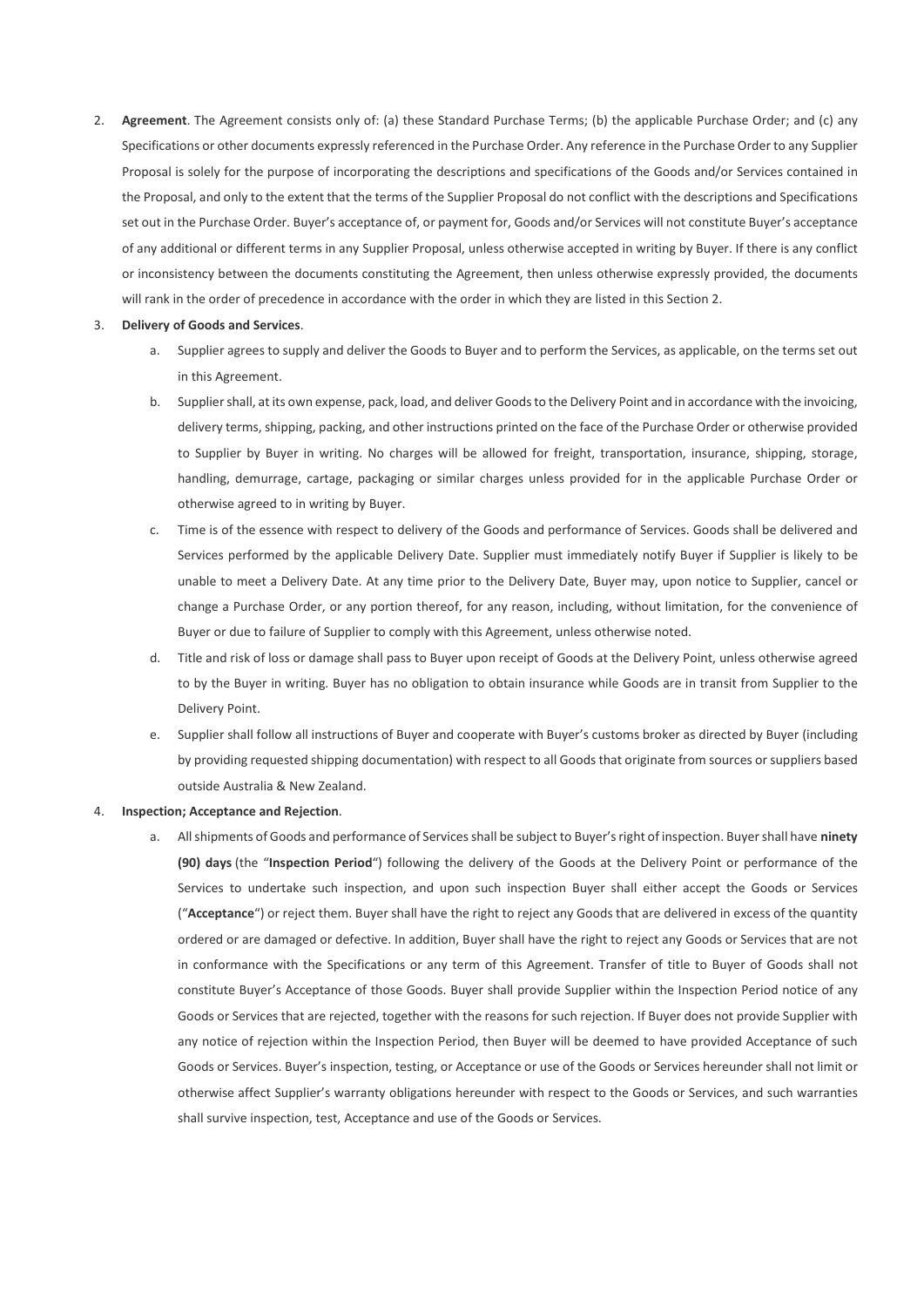- b. Buyer shall be entitled to return rejected Goods to Supplier at Supplier's expense and risk of loss for, at Buyer's option, either: (i) full credit or refund of all amounts paid by Buyer to Supplier for the rejected Goods; or (ii) replacement Goods to be received within the time period specified by Buyer. Title to rejected Goods that are returned to Supplier shall transfer to Supplier upon such delivery and such Goods shall not be replaced by Supplier except upon written instructions from Buyer. Supplier shall not deliver Goods that were previously rejected on grounds of non-compliance with this Agreement, unless delivery of such Goods is approved in advance by Buyer and is accompanied by a written disclosure of Buyer's prior rejection(s).
- 5. **Price/Payment Terms**. Prices for the Goods and/or Services will be set out in the applicable Order. Price increases or charges not expressly set out in the Purchase Order shall not be effective unless agreed to in advance in writing by Buyer. Supplier will issue all invoices on a timely basis. All invoices delivered by Supplier must meet Buyer's requirements, and at a minimum shall reference the applicable Purchase Order. Buyer will pay the undisputed portion of properly rendered invoices within the agreed time period. Buyer shall have the right to withhold payment of any invoiced amounts that are disputed in good faith until the parties reach an agreement with respect to such disputed amounts and such withholding of disputed amounts shall not be deemed a breach of this Agreement nor shall any interest be charged on such amounts. Notwithstanding the foregoing, Buyer agrees to pay the balance of the undisputed amounts on any invoice that is the subject of any dispute within the time periods specified herein.
- 6. **Taxes**. Unless otherwise stated in a Purchase Order, all prices or other payments stated in the Purchase Order are exclusive of any taxes. Supplier shall separately itemize all applicable taxes on each invoice and indicate on each invoice its applicable tax registration number(s). Buyer will pay all applicable taxes to Supplier when the applicable invoice is due. Supplier will remit all applicable taxes to the applicable government authority as required by applicable laws.
- 7. **Hazardous Materials**. Supplier agrees to provide, upon and as requested by Buyer, to satisfy any applicable laws governing the use of any hazardous substances either of the following: (a) all reasonably necessary documentation to verify the material composition, on a substance by substance basis, including quantity used of each substance, of any Goods, and/or of any process used to make, assemble, use, maintain or repair any Goods; or (b) all reasonably necessary documentation to verify that any Goods and/or any process used to make, assemble, use, maintain or repair any Goods, do not contain, and the Services do not require the use of, any particular hazardous substances specified by Buyer.

#### 8. **Legal Compliance; Workplace Safety**.

In carrying out its obligations under the Agreement, including the performance of Services, Supplier shall at all times comply with all applicable laws, regulations, standards, and codes. Supplier shall at all times follow strict adherence to either the Australian *Work Health and Safety Act, 2011* or New Zealand's *Health and Safety at Work Act, 2015* and shall ensure its workers are aware and adhere to these requirements. Supplier shall obtain all applicable permits, licences, exemptions, consents and approvals required for the Supplier to manufacture and deliver the Goods and perform the Services. The Supplier shall at all times also comply and ensure all persons for whom it is responsible shall comply with all the Buyer's policies, rules, regulations, restrictions, guidelines, directives and orders when on the Buyer's land and premises.

a. **Product Warranties**. Supplier warrants to Buyer that during the Goods Warranty Period all Goods provided hereunder shall be: (i) of merchantable quality; (ii) fit for the purposes intended; (iii) unless otherwise agreed to by Buyer, new; (iv) free from defects in design, material and workmanship; (v) in strict compliance with the Specifications; (vi) free from any liens or encumbrances on title whatsoever; (vii) in conformance with any samples provided to Buyer; and (viii) compliant with all applicable federal, provincial, and municipal laws, regulations, standards, and codes.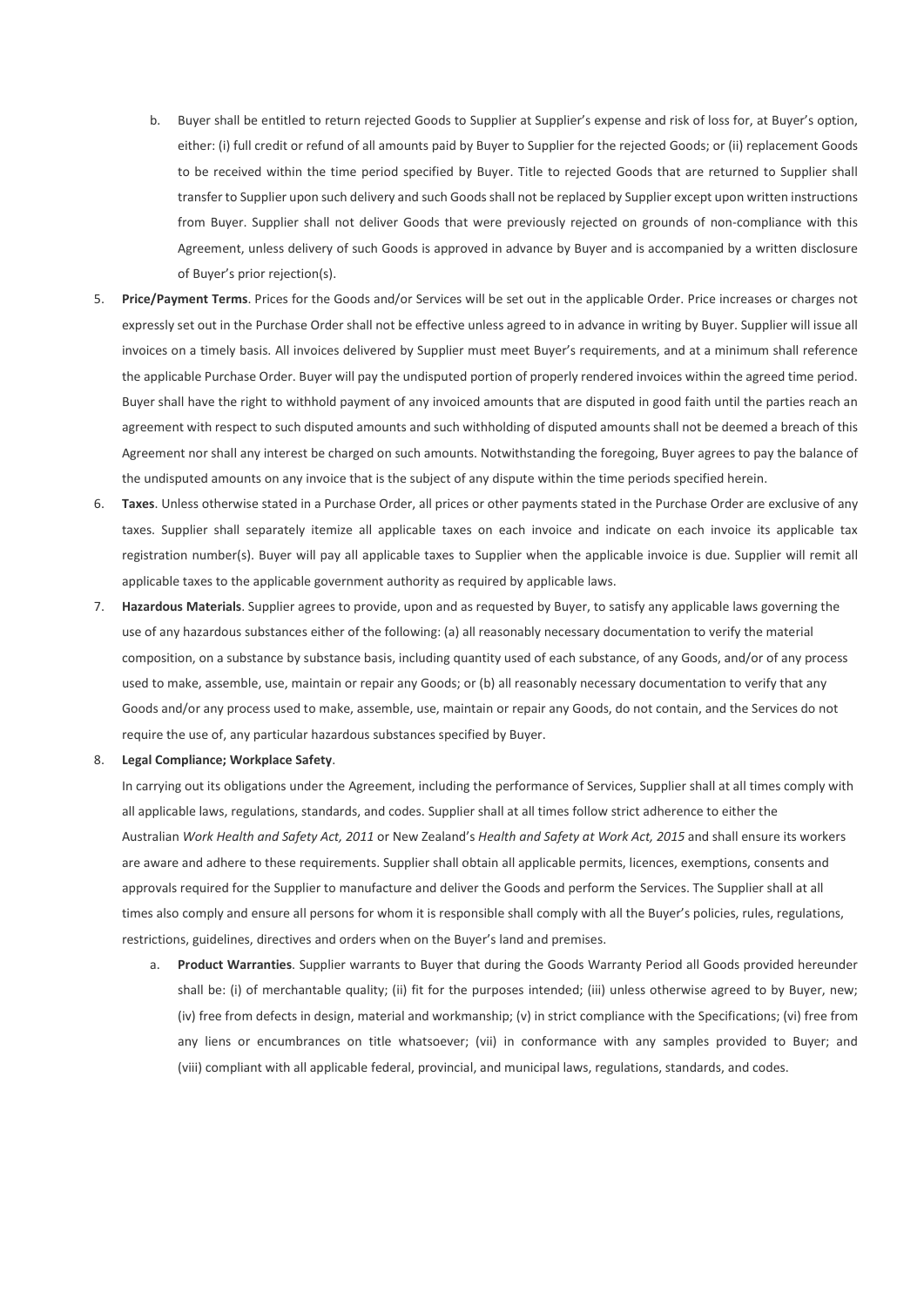- b. **Service Warranties**. Supplier shall perform all Services: (i) exercising that degree of professionalism, skill, diligence, care, prudence, judgment, and integrity which would reasonably be expected from a skilled and experienced service, providing services under the same or similar circumstances as the Services under this Agreement; (ii) in accordance with all Specifications and all Buyer policies, guidelines, by-laws and codes of conduct applicable to Supplier; and (iii) using only personnel with the skills, training, expertise, and qualifications necessary to carry out the Services. Buyer may object to any of the Supplier's personnel engaged in the performance of Services who, in the reasonable opinion of Buyer, are lacking in appropriate skills or qualifications, engage in misconduct, constitute a safety risk or hazard or are incompetent or negligent, and the Supplier shall promptly remove such personnel from the performance of any Services upon receipt of such notice, and shall not re-employ the removed person in connection with the Services without the prior written consent of Buyer.
- c. **Intellectual Property Warranty**. Supplier further warrants to Buyer that at all times all Goods and or Services (including any Deliverables) will not be in violation of or infringe any Intellectual Property Rights of any person.
- d. **Manufacturer Warranties**. Supplier shall assign to Buyer all manufacturer's warranties for Goods not manufactured by or for Supplier, and shall take all necessary steps as required by such third party manufacturers to effect assignment of such warranties to Buyer.
- e. **Specifications & Standards.** The Supplier shall supply the product or service in quantities ordered by Buyer in accordance with the terms and conditions set forth in this Agreement. The Supplier shall supply in compliance with the specifications and standards stated on the purchase order.
- 9. **Modern Slavery** The Buyer promotes and practices ethical business standards and policies in the management of its business, and expects our suppliers to respect and adhere to the same standards. The Buyer respects human rights, and we are dedicated to prevent, mitigate and where appropriate remedy any form of forced, bonded or involuntary labour including child labour, slavery, slavery-like practices, servitude, deceptive recruiting for labour or services, lodgement of identity papers as a condition of work, and human trafficking ("**Modern Slavery**") in our supply chains.
	- a. As a Supplier providing goods and/or services to any member of the Buyer, you are agreeing to comply with these minimum standards in the areas of labour and human rights, and to ensure your own supply chain and subcontractors do the same.
	- b. The Supplier must have due diligence procedures in place to ensure there is no Modern Slavery of any kind in its or its subcontractors' supply chains.
- 10. **Environmental Sustainability**. The Buyer is committed to complying with environmental laws and advancing sustainability in its industries. We wish to collaborate with our suppliers to develop positive change throughout our supply chain. The Buyer requires the Supplier to show they are working towards reductions of emissions, eliminating waste, and preserving natural resources. The Buyer encourages the suppliers who share these values and urges suppliers to develop their own sustainability goals. The Buyer where possible desires the Supplier to use 100% recyclable, reusable or industrially compostable packaging.
- 11. **Warranty Remedies**.
	- a. In the event of breach of any of the warranties in Section 9.a or 9.b, and without prejudice to any other right or remedy available to Buyer (including Buyer's indemnification rights hereunder), Supplier will, at Buyer's option and Supplier's expense, refund the purchase price for, or correct or replace the affected Goods, or re-perform the affected Services, within 10 day(s) after notice by Buyer to Supplier of warranty breach. All associated costs, including costs of reperformance, costs to inspect the Goods and/or Services, transport the Goods from Buyer to Supplier, and return shipment to Buyer, and costs resulting from supply chain interruptions, will be borne by Supplier. If Goods are corrected or replaced or Services are re-performed, the warranties in Section 9.a will continue as to the corrected or replaced Goods for a further Goods Warranty Period commencing on the date of Acceptance of the corrected or replaced Goods by Buyer. If Supplier fails to repair or replace the Product within the time periods required above, Buyer may repair or replace the Goods at Supplier's expense.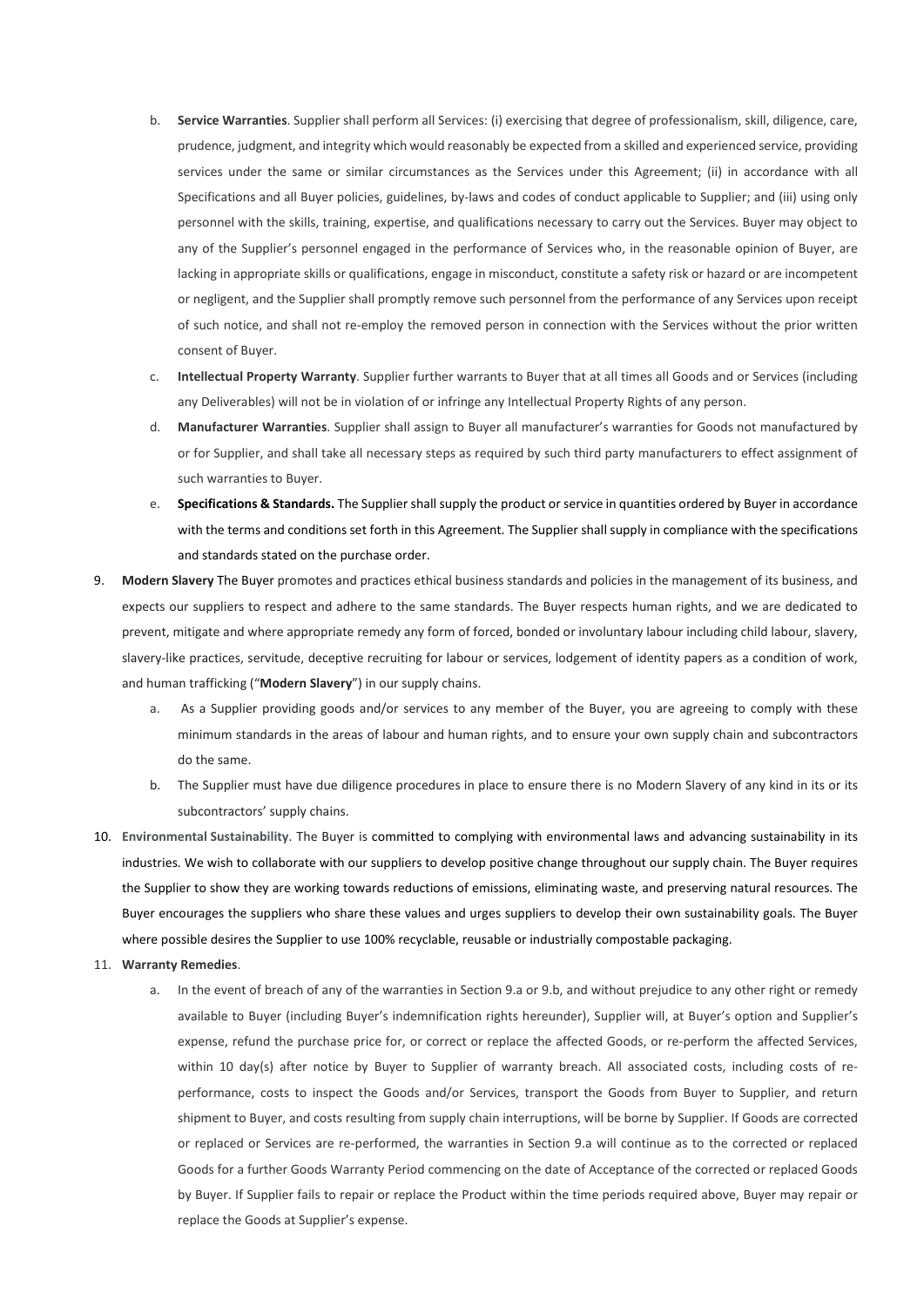- b. The Supplier is subject to all requirements outlined in the Australian Consumer Law (ACL) in Schedule 2 of the Australian Competition and Consumer Act 2010 and the New Zealand Consumer Guarantees Act 1993 (CGA) or Fair Trading Act 1986 (FTA). Any warranty terms are additional to the ACL, CGA and FTA, they do not replace the rights of the consumer from the obligation on the acts.
- 12. **Intellectual Property Rights**. All Intellectual Property Rights in and to each Deliverable shall vest in Buyer free and clear of all liens and encumbrances on receipt of payment by Supplier for each Deliverable. To the extent that any Deliverables contain any intellectual property of Supplier, Supplier hereby grants to Buyer a worldwide, royalty-free, non-exclusive, perpetual license to use, copy, modify and distribute such intellectual property as part of the Deliverables. Supplier agrees to provide to Buyer all assistance reasonably requested by Buyer to perfect the rights described herein, including obtaining all assignments and waivers of moral rights necessary or appropriate to vest the entire right, title and interest in such materials in Buyer and its successors and assigns.
- 13. **Confidentiality**. Supplier shall safeguard and keep confidential any and all information relating to Buyer obtained by it or provided to it by Buyer in connection with this Agreement and shall use such information only for the purposes of carrying out its obligations under this Agreement.
- 14. **Insurance**. Supplier represents and warrants to Buyer that it has in place with reputable insurers such insurance policies in coverage amounts that would be maintained by a prudent supplier of goods and services similar to the Goods and Services provided hereunder, including, as applicable, professional errors and omissions liability insurance and comprehensive commercial general liability insurance (including product liability coverage, all-risk contractors' equipment insurance, and automobile liability insurance). In addition, Supplier will take out and maintain, at its own cost, such insurance policies and coverages as may be reasonably required by Buyer from time to time. Supplier will promptly deliver to Buyer, as and when requested, written proof of such insurance. If requested, Buyer will be named as an additional insured under any such policies. If requested by Buyer, such insurance will provide that it cannot be cancelled, or materially changed so as to affect the coverage provided under this Agreement, without the insurer providing at least 30 days prior written notice to Buyer.
- 15. **Indemnities**. Supplier shall indemnify, defend and hold harmless Buyer, its Affiliates, and their respective officers, directors, employees, consultants, and agents (the "**Buyer Indemnified Parties**") from and against any claims, fines, losses, actions, damages, expenses, legal fees and all other liabilities brought against or incurred by the Buyer Indemnified Parties or any of them arising out of: (a) death, bodily injury, or loss or damage to real or tangible personal property resulting from the use of or any actual or alleged defect in the Goods or Services, or from the failure of the Goods or Services to comply with the warranties hereunder; (b) any claim that the Goods or Services infringe or violate the Intellectual Property Rights or other rights of any person; (c) any intentional, wrongful or negligent act or omission of Supplier or any of its Affiliates or subcontractors; (d) Supplier's breach of any of its obligations under this Agreement; or (e) any liens or encumbrances relating to any Goods or Services.
- 16. **Limitation of Liability**. Except for supplier's obligations under section 14, and except for damages that are the result of the gross negligence or wilful misconduct of a party, in no event will either party be liable to the other party or any other person for any indirect, incidental, consequential, or punitive damages, including any lost profits, data, goodwill, or business opportunity for any matter relating to this agreement.
- 17. **Independent Contractors**. Supplier will perform its obligations under the Agreement as an independent contractor and in no way will Supplier or its employees be considered employees, agents, partners, fiduciaries, or joint venturers of Buyer. Supplier and its employees will have no authority to represent Buyer or its Affiliates or bind Buyer or its Affiliates in any way, and neither Supplier nor its employees will hold themselves out as having authority to act for Buyer or its Affiliates.
- 18. **Further Assurances**. The parties shall sign such further and other documents, cause such meetings to be held, resolutions passed and do and perform and cause to be done and performed such further and other acts and things as may be necessary or desirable in order to give full effect to this Agreement and every part thereof.
- 19. **Severability**. If any provision of this Agreement is determined to be unenforceable or invalid for any reason whatsoever, in whole or in part, such invalidity or unenforceability shall attach only to such provision or part thereof and the remaining part thereof and all other provisions shall continue in full force and effect.